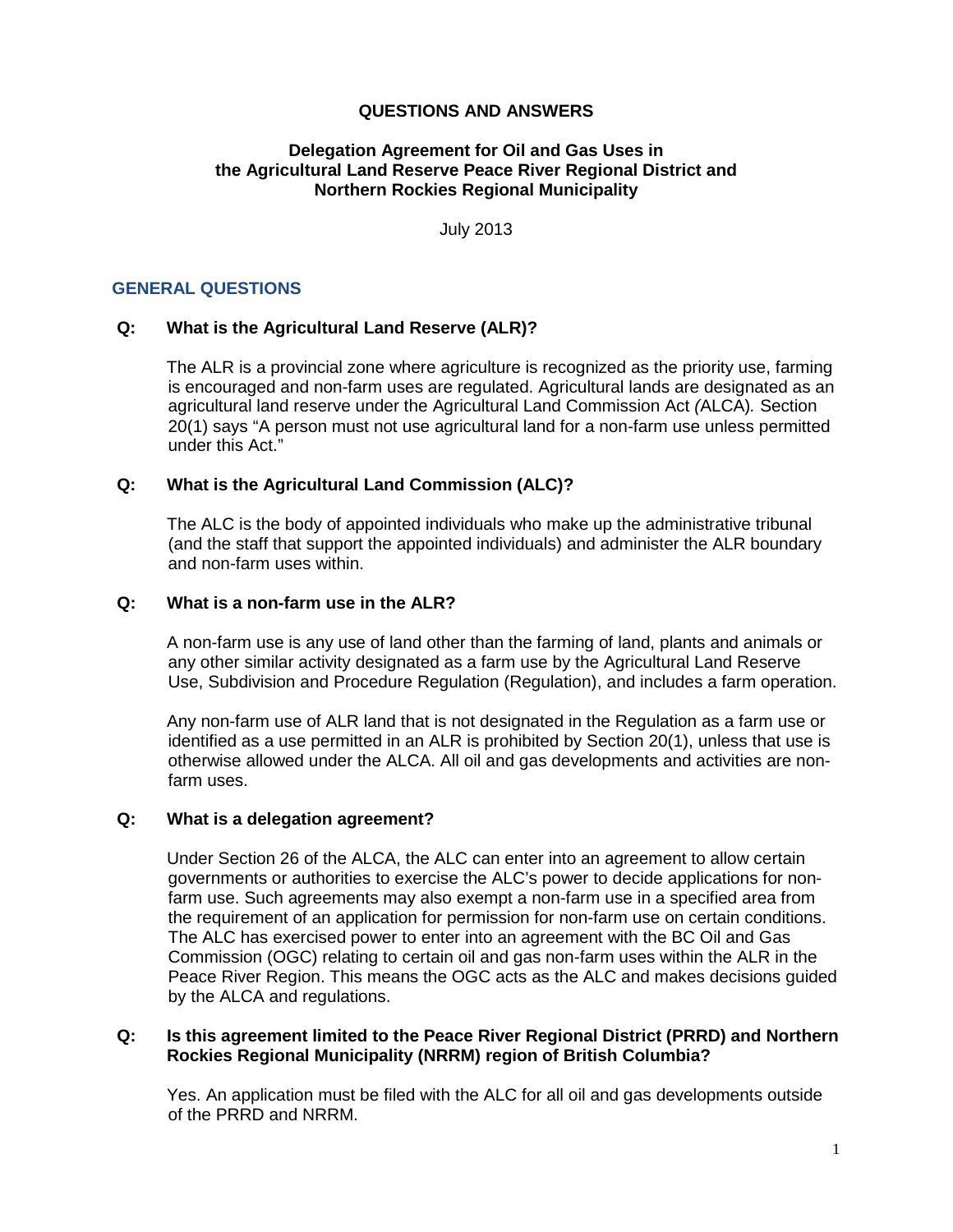## **Q: Does the agreement cover other non-farm uses on ALR land?**

No. Any non-farm uses on ALR lands not identified in the agreement must be allowed through an application to the ALC submitted via the local government.

### **Q: Does the agreement apply to Crown lands in the ALR?**

Yes. The boundaries of the Agricultural Land Reserve are based on the agricultural capability of the soil, not on the current use or ownership of the land. The ALR includes Crown land and there is no differentiation in treatment of Crown land from private land. For non-farm uses permitted under the ALCA, Schedule A and B reporting is required for both Crown and private land.

If there is an agricultural lease on the Crown land, then the lease holder is considered the land owner for oil and gas surface use agreements and consulting on Schedule A and B reports.

## **Q: Are National Energy Board (NEB) projects subject to this agreement?**

No, as they are federal jurisdiction. However, the ALC requests that all NEB projects reclaim ALR lands to the same agricultural standard as other oil and gas developments on ALR land.

## **RECLAMATION**

#### **Q: Does the company have an obligation to restore agricultural land even where a surface land owner wants to retain the development?**

Yes. The company is responsible for reclaiming the land in accordance with the terms of the agreement and/or permission for non-farm use. If a surface land owner has an agricultural reason for not wanting the land reclaimed, they should provide evidence in writing to the oil and gas company. The company can then use this information to prepare its Schedule A, Appendix II Rationale and/or Schedule B for submission to the OGC. Examples of legitimate farm related uses could be leaving an access road in place for farm use or not reclaiming a surface lease in order to build a farm building. If the use is for non-farm related purpose, the surface land owner must submit an application to the ALC.

#### **Q: How long does a company have to restore land disturbed by the installation of a pipeline and submit the required Schedule B Report to the OGC?**

The company must complete reclamation and submit its Schedule B report within 24 months of the date of pipeline installation.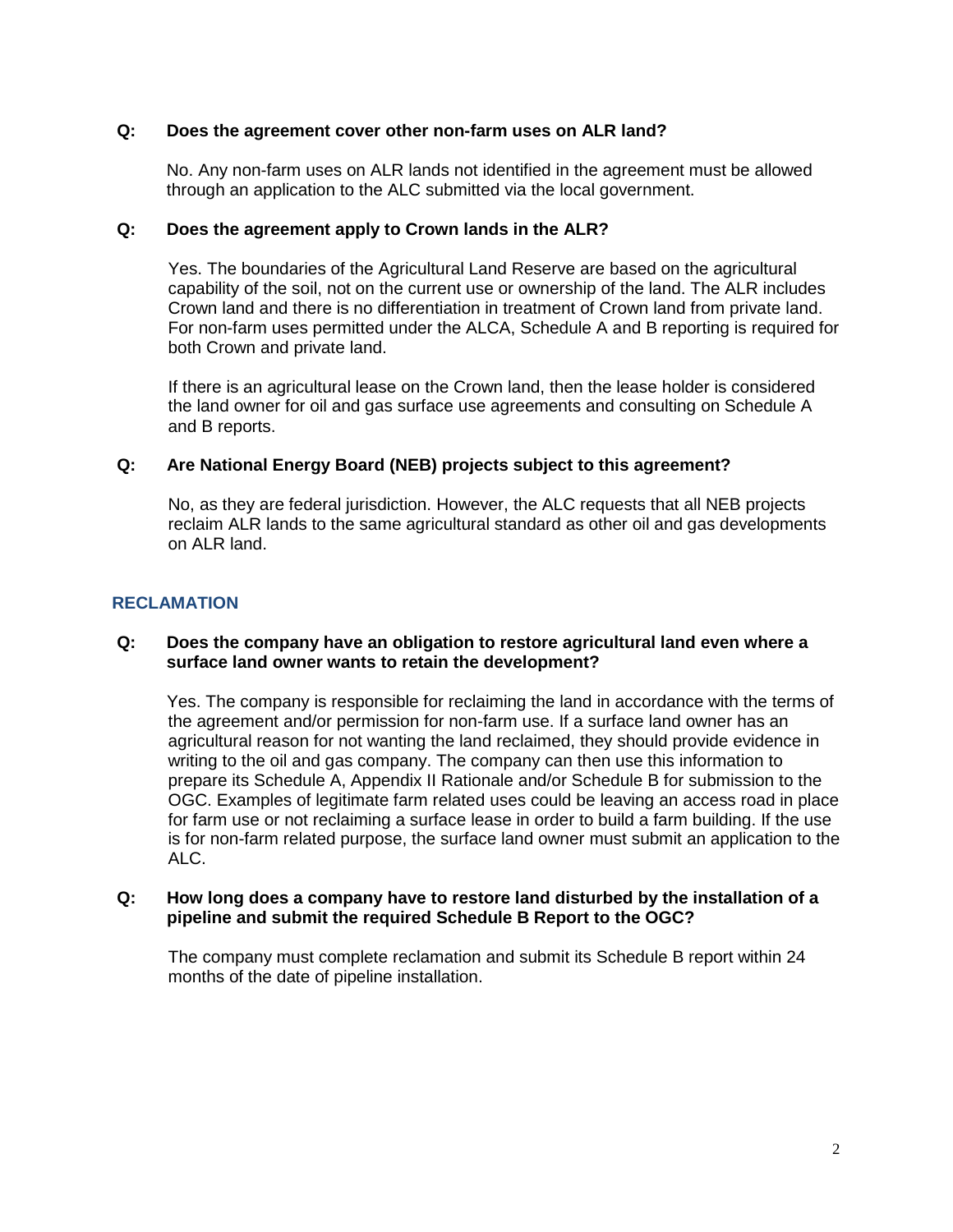## **Q: How long does a company have to restore land disturbed by oil and gas activities and ancillary activities (other than pipeline installation) and submit the required Schedule B Report to the OGC?**

For all oil and gas activities and ancillary activities other than the installation of a pipeline, the company must complete reclamation and submit its Schedule B report within 24 months of the date that the use of the area of land disturbed by the activity is no longer required.

## **Q: Who is responsible for ensuring erosion does not occur on or off the wellsite?**

The oil and gas company must ensure as a condition of use that the activities occurring on the well lease or off as a result of the non-farm use are not negatively affecting adjacent lands off the lease area including water run-off, soil erosion and water pooling.

### **Q: Who reviews the Schedule B reports and determines if reclamation requirements have been met?**

OGC staff review the Schedule B to determine if reporting is complete and appropriate reclamation has taken place.

## **Q: What happens if a pipeline trench subsides following reclamation?**

The oil and gas company is responsible for repairing the problem.

## **Q: If not enough topsoil and subsoil is available to reclaim a site, can I bring in soil from offsite?**

Soil cannot be imported without permission under the ALCA. If the site was prepared properly, adequate soil should be available for reclamation purposes.

## **COMPLIANCE AND ENFORCEMENT**

## **Q: What action can the OGC take if conditions for exemption or application approval are not adhered to (including reporting and reclamation)?**

Failure to comply with the conditions of a permit issued under OGAA or the terms of an exemption or approval for oil and gas use on ALR lands may result in the OGC acting under the provisions of OGAA or the ALCA. Provisions of the ALCA include issuing a stop work order, prescribing additional remedies to restore the land, seeking a court order or levying a penalty if the ALCA is contravened and if the soil is not adequately reclaimed or protected.

# **ACCESS ROADS**

## **Q: Are access roads included when calculating the combined area of new and existing oil and gas uses?**

Yes. Access roads administered under OGAA are calculated into the combined new and existing oil and gas use.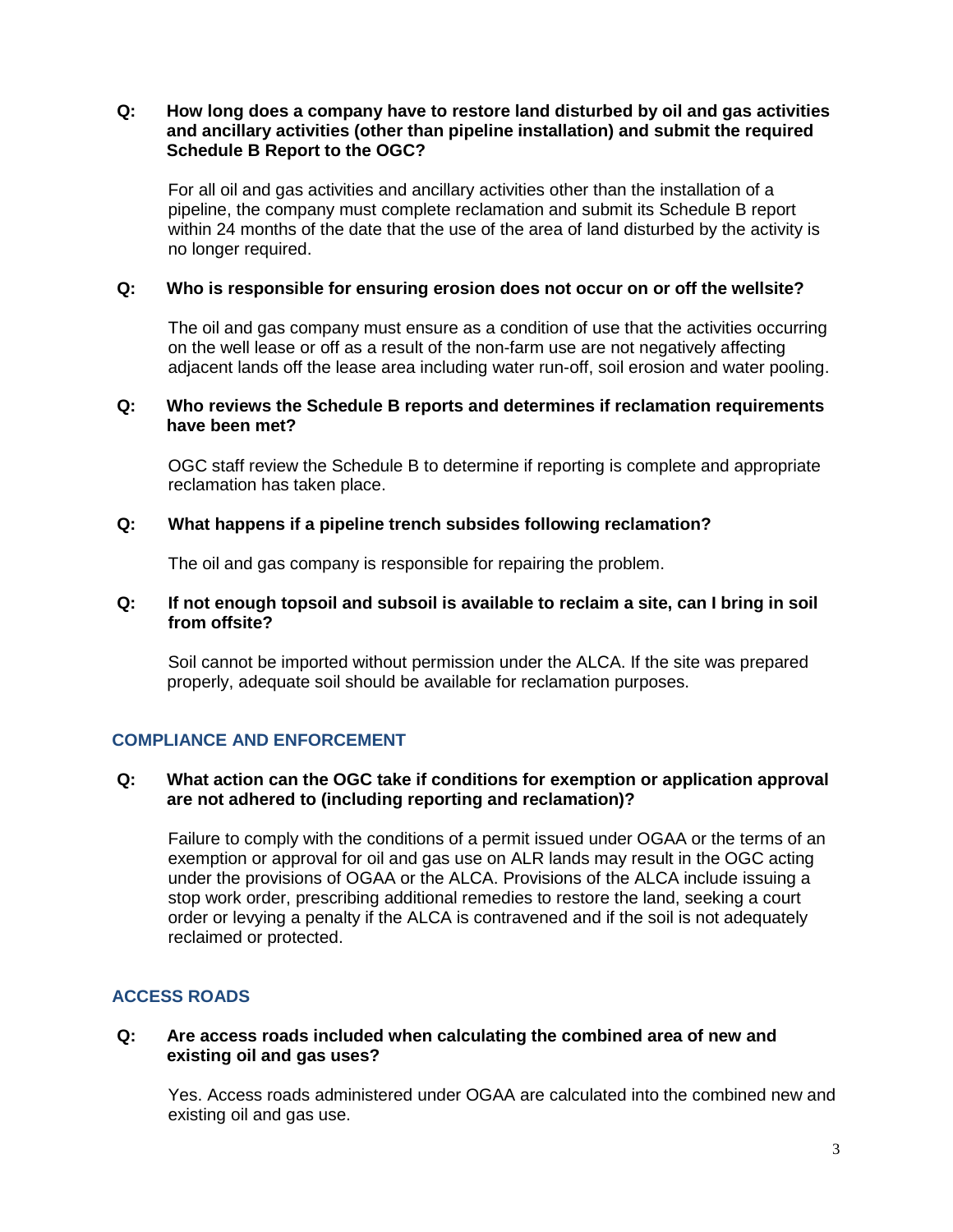### **Q: Are access roads on public rights-of-way or road allowance included when calculating the combined area of new and existing oil and gas uses?**

No. The use of existing or unconstructed public rights-of-way, administered by the Ministry of Transportation and Infrastructure (MOTI), for access is encouraged because these routes minimize impacts on farm operations.

## **Q: Do winter only access roads require a Schedule A and soil stripping?**

No, as long as the access road is used only under frozen conditions and the site is exited prior to spring thaw. Approval for multi-season or more permanent access is required via the delegation agreement and appropriate soil stripping as well as Schedule A reporting. See Schedule A for list of exceptions to Schedule A reporting requirements.

## **REPORTING**

## **Q: Is Schedule A and B reporting required for geophysical exploration?**

No. The agreement does not require Schedule A and B reporting for geophysical exploration. Land disturbance from geophysical exploration is normally limited to the time period of the activity. The Geophysical Exploration Regulation under OGAA contains restoration obligations, including, at Section 11, a requirement that where geophysical exploration work causes damages to any land or property, the operator take immediate steps to prevent further damage and repair the damage as soon as possible.

#### **Q: Is Schedule A and B reporting required for electric power lines?**

No. Placement of electric power lines adjacent to existing access roads is encouraged to limit impacts on farming practices. When power lines are built adjacent to access roads, the impact should be low (as with buried power lines). However, power lines not adjacent to access roads require an ALCA application to the OGC and impact on agricultural use will be taken into account.

## **Q: Must site assessment and reclamation reports be filed with the land owner?**

Yes. Land owners are directly affected by the proposed developments, and they must be consulted about construction methods and reclamation plans while preparing the Schedule A report. As set out in the delegation agreement, the OGC and surface land owner must receive a copy of the Schedule B assessment.

#### **Q: What remedial options are available when the reclamation of a surface lease does not meet the criteria set out in Schedule B?**

The qualified professional completing the Schedule B assessment will identify ways to remedy outstanding problems. If the action is unsatisfactory, OGC staff will respond and inspect the site and may consult with a professional agrologist on what actions should be taken in consultation with the land owner. If there is not a satisfactory outcome, the OGC has the authority under OGAA and the ALCA for compliance and enforcement actions.

## **Q: Does this agreement affect developments constructed under old ALC General**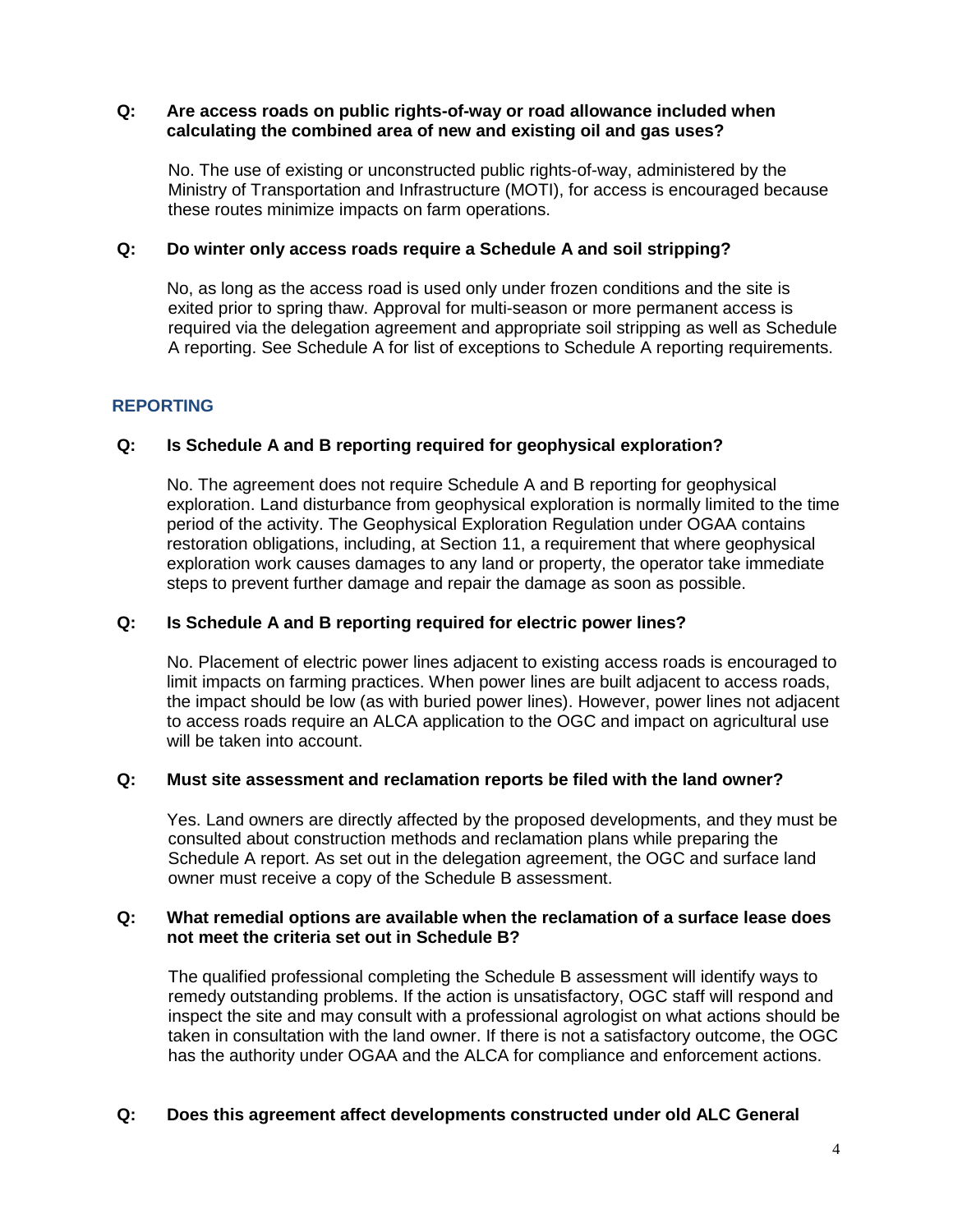## **Orders (General Order 4473/76 in effect from 1976 to 1982; General Order 132/82 in effect from 1982 to 1995 and General Order 293/95 in effect from 1995 to 2004)?**

Yes. The reclamation requirements set out in Schedule B of this agreement will be used to assess the reclamation of existing developments. General Order 132/82 required that the surface lease be restored "to its original or better topographical and soil condition prior to the issuance of a Certificate of Restoration by the Ministry of Energy, Mines and Petroleum Resources". Because the reclamation criteria weren't as detailed in this General Order, a more flexible review of the Schedule B will be necessary. However, it is expected that the sites be reclaimed as close as possible to the current required standards. Developments initiated during the effective period of General Order 293/95 will be reviewed using the current standards for reclamation. All Schedule B reports (including for developments that occurred prior to the delegation agreement) are to be submitted to the OGC for review.

# **APPLICATIONS UNDER THE ALCA**

## **Q: What oil and gas non-farm uses may be the subject of an application for permission for non-farm use to the OGC?**

An application for permission for non-farm use may be submitted to the OGC where the proponent of the activity is an operator and the proposed non-farm use is:

- Identified with an X in Column 2 of Appendix I, but does not meet one or more of the requirements set out in article 4.2 and 4.3 of the Agreement; or
- Identified with an X in Column 3 of Appendix I.

## **Q: When is an application for permission for non-farm use submitted for decision by the ALC?**

Applications for permission for non-farm uses identified in article 9 and 10 of the delegation agreement will need to be submitted to the ALC for a decision. These applications are submitted via the regular ALCA non-farm use process to local government.

The delegation agreement is limited in that it only applies to the oil and gas sector. It is limited to "operators" (article 9); and "producers" (article 10) for a waste storage, treatment or disposal facility. "Operator" and "producer" are defined in the definitions section of the agreement. For example, a proposed non-farm use for a camp, borrow site, or water storage site, etc., by a non-operator, is outside this agreement and these applications are submitted via the regular ALCA non-farm use process to local government. Likewise a non-farm use proposal for a waste storage, treatment, or disposal facility by a non-producer is also outside this agreement.

## **Q: What is the local government's role (regional or municipal) related to the ALC application process?**

Standard ALCA process involves local government partners. All applications for nonfarm use in the ALR are submitted to the local government first. Local governments review the application and determine if they will forward the application to the ALC for decision with or without a recommendation or comment. Local government zoning plays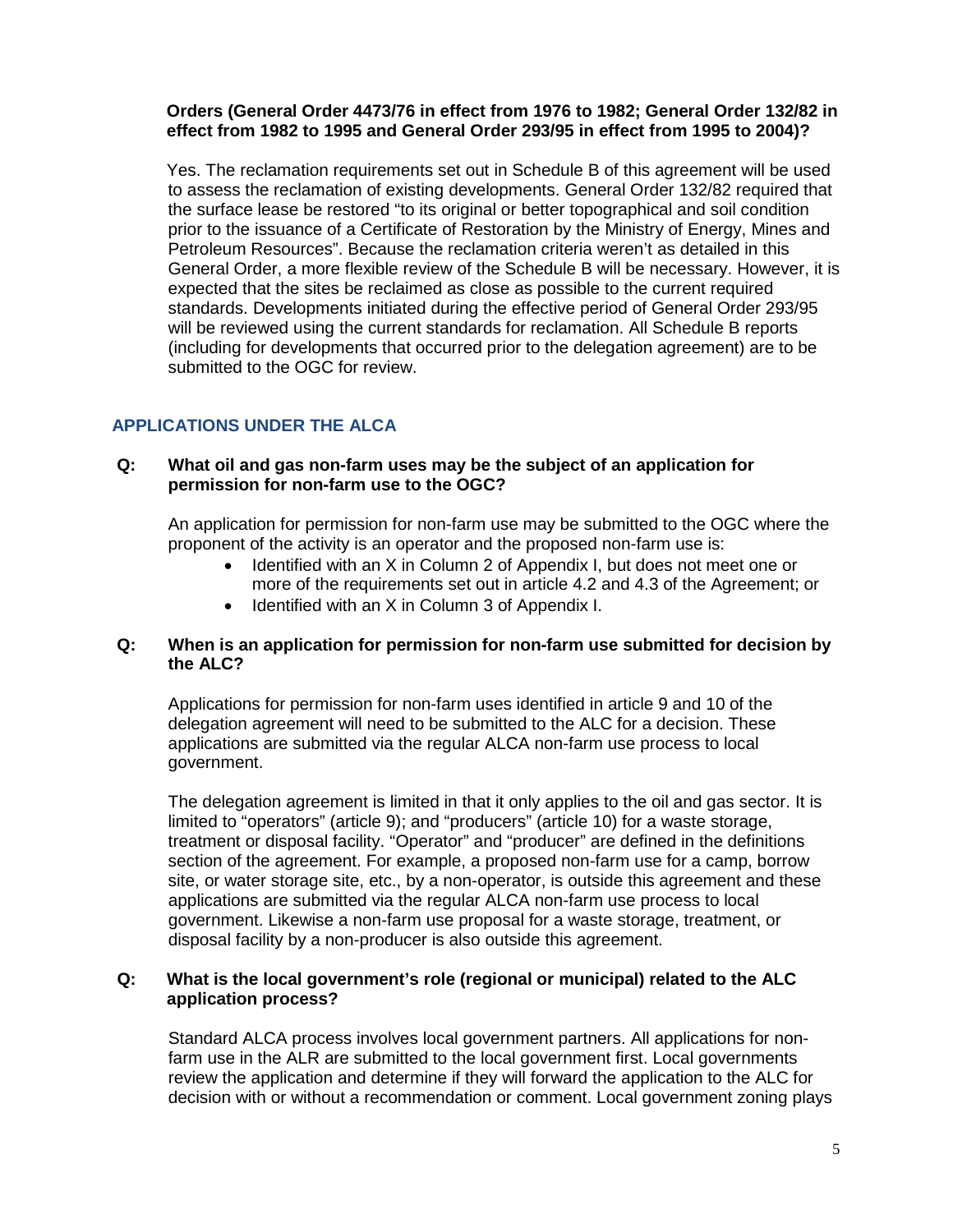a role in determining land use and a proposed use may require rezoning at the local level.

Oil and gas non-farm use applications to the OGC, that are identified with an X in Column 2 of Appendix I, will be referred to local government and the Ministry of Agriculture for comments. Any identified concerns or issues will be considered by the OGC when making a decision on an ALC non-farm use application.

### **Q: Is an approval from the OGC required before construction can begin?**

Yes. Where an application under the ALCA is required as per Appendix I Column 3 to be submitted to the OGC for a decision, construction cannot occur until a decision is rendered and the activity receives the appropriate approvals under OGAA.

## **Q: If an application is required for a use not covered by the delegation agreement, should it be mailed directly to the ALC?**

No. As with all other non-farm use ALR applications, the application is submitted to the local government first.

## **Q: How long does the application process via the local government to the ALC take?**

The ALC usually will make a decision on an application within 90 days of receiving an application from the local government. However, on occasion weather may prevent the ALC from viewing the property in the field thus requiring additional time.

## **EXEMPTIONS UNDER THE ALCA**

#### **Q: Who determines if an oil and gas use is exempted from application? Who reviews the reporting to determine that an exempted use has met the conditions of exemption?**

If an oil and gas development meets the criteria set out in Article 4 of the agreement and is listed in Column 2 of Appendix I, then the use does not need to make an application under the ALCA. OGC staff will review submissions to confirm they meet the criteria in the agreement. For all uses that meet the criteria for exemption, all conditions as set out in Article 4 must be met.

## **AREA AND EXTENT OF OIL AND GAS DEVELOPMENT**

## **Q: What does 'combined total area occupied by existing and proposed oil and gas activities' mean in Appendix I?**

Where the soil surface has been disturbed by oil and gas developments and has not yet been reclaimed to an appropriate agricultural standard and/or where buildings or structures occupy the land surface. This is the area that cannot be used for agricultural production. Direction on area calculations is provided in Appendix I.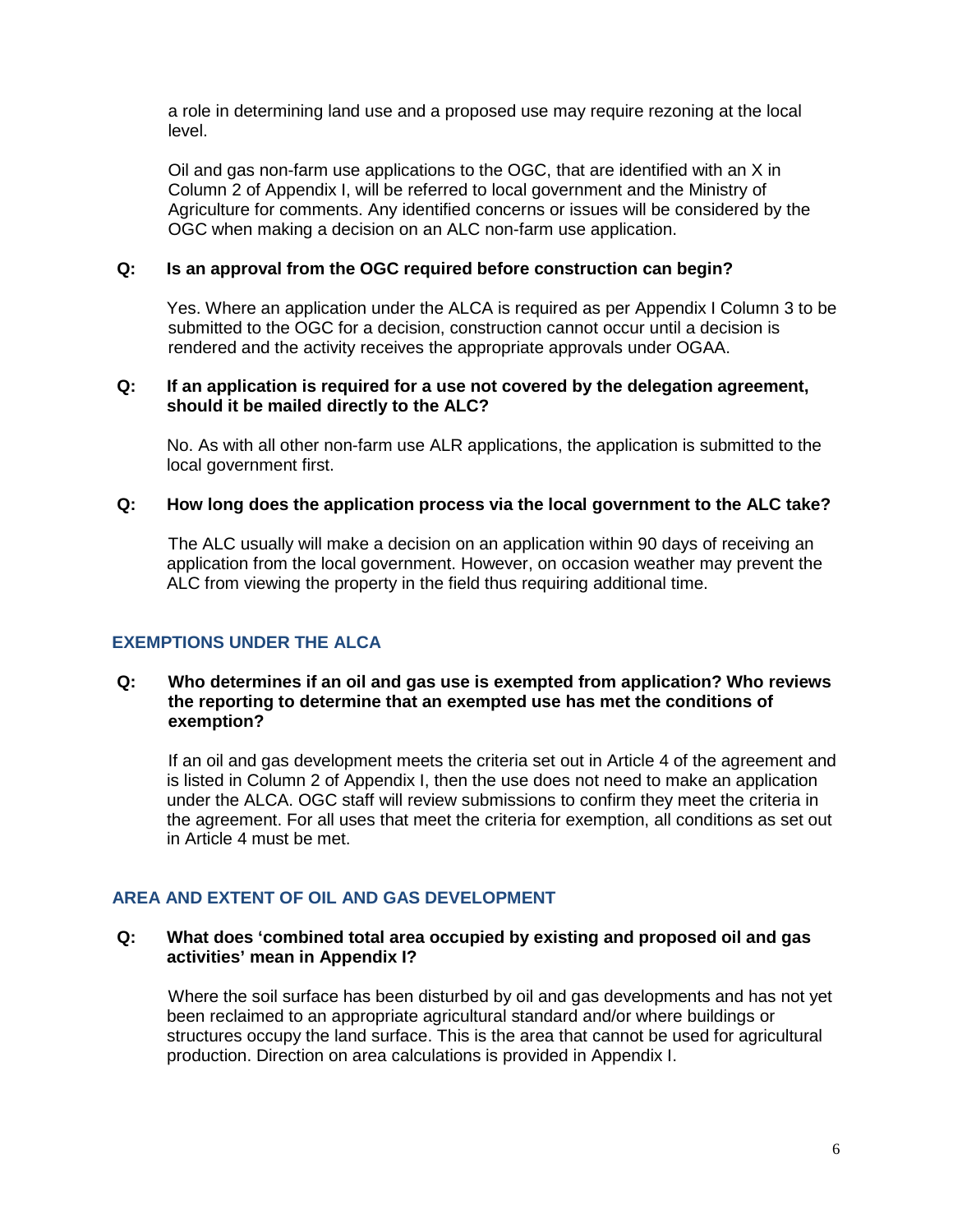### **Q: Are pipelines included when calculating the 20 hectare per section threshold?**

No. Only activity surface leases and access roads that do not have an accepted Schedule B reclamation report on file and any proposed new use should be calculated. A good rule of thumb is if the surface soil cannot currently be used for agricultural purposes, it should be included in the calculation.

### **Q: What if the total disturbed area is not provided?**

If the total disturbed area on a section is not provided, then an ALC application to the OGC will be required.

## **RECLAMATION SPECIALIST**

### **Q: Does a qualified professional need to be involved, even if a land owner waives this requirement?**

Yes. The owner of the oil and gas development is responsible for the reclamation, and therefore, is required to have a qualified professional prepare a Schedule A and B report.

## **Q: What type of qualifications should a reclamation specialist have?**

"Qualified Specialist" means a member in good standing of a profession regulated in British Columbia who is recognized by that profession as being qualified to practice in the areas of soils and reclamation of oil and gas development sites and who possesses an appropriate combination of formal education, knowledge, skills and experience to conduct a technically sound and rational assessment in these areas of practice.

It is recommended the reclamation specialist be an agrologist who is a member of the BC Institute of Agrologists. There may also be members of other professions who are qualified for this area of practice.

Regardless, the qualified specialist must have completed post-secondary courses in soil science and land reclamation; and agriculture if an agricultural assessment is required.

#### **Q: Is a reclamation specialist required for every development?**

Yes. The advice of a reclamation specialist should be sought for every development where a Schedule A or B is required and their recommendations should form part of the reclamation plan submitted as part of the Schedule A report.

#### **Q: Does the OGC have access to a Professional Agrologist?**

Yes. The OGC has professional agrologists on staff and where questions arise regarding the business of agriculture, Ministry of Agriculture staff may be contacted for information and input.